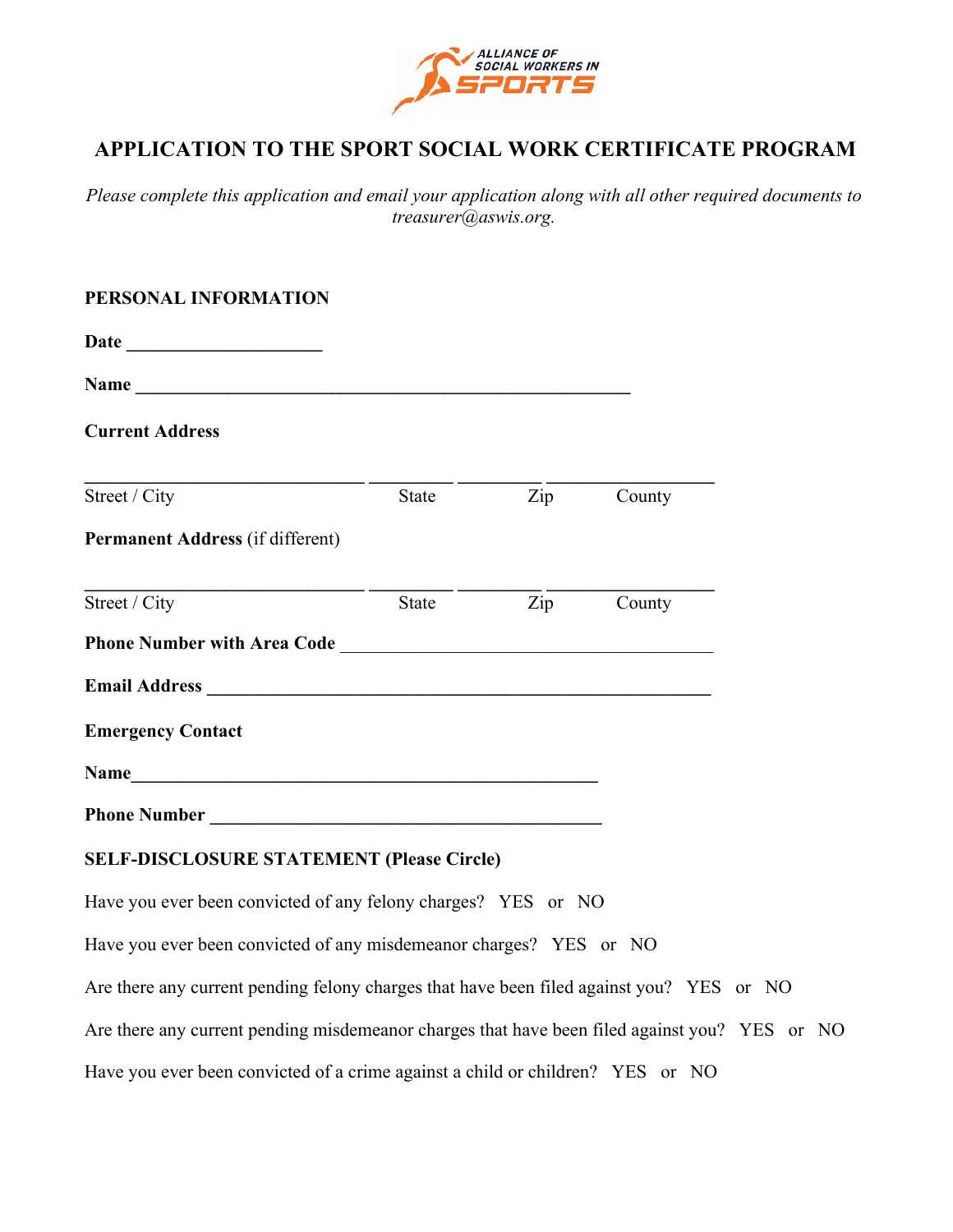Have you ever had a substantiated case of child abuse and/or neglect? YES or NO

If you answered yes to any of the above questions, list all criminal convictions you have received, as well as any current pending criminal charges that have been filed against you.

 $\_$  , and the contribution of the contribution of the contribution of the contribution of  $\mathcal{L}_\text{max}$ 

 $\_$  , and the contribution of the contribution of the contribution of the contribution of  $\mathcal{L}_\text{max}$ 

 $\_$  , and the contribution of the contribution of the contribution of the contribution of  $\mathcal{L}_\text{max}$ 

 $\_$  , and the contribution of the contribution of the contribution of the contribution of  $\mathcal{L}_\text{max}$ 

Failure to disclose criminal background is grounds for dismissal from the certificate program. If an applicant has a criminal history or other previous professional/legal challenges, he or she must discuss these circumstances with the certificate program Education Committee. Challenges may impact practicum placement, employment, as well as his or her future licensure.

#### **ACADEMIC RECORD**

Individuals applying to the Sport Social Work Certificate Program must have a strong academic record at the undergraduate and graduate (if applicable) level. The Education Committee requires a minimum overall GPA of 2.75 from an undergraduate program and graduate program (if applicable). By signing and dating below you are indicating that your academic standing is suitable for admissions. If your GPA does not meet this requirement you are still able to apply for admission into the certificate program. The Education Committee can consider your application on the basis of work experience, community involvement, and other factors as determined appropriate by the Education Committee.

Student Signature Date

## **EMPLOYMENT AND VOLUNTEER EXPERIENCE**

Please submit a current copy of your resume with your application. Your resume should outline all professional work and volunteer experiences. You might also list co-curricular experiences that influenced your decision to pursue this certificate. Co-curricular experiences include membership in student and professional organizations, leadership activities, athletic experience, etc.

 $\_$  , and the set of the set of the set of the set of the set of the set of the set of the set of the set of the set of the set of the set of the set of the set of the set of the set of the set of the set of the set of th

#### **PERSONAL NARRATIVE**

Prepare a personal narrative, not to exceed four (4) typed pages in length (double spaced, 12-point font, and one-inch margins). For this narrative, respond to ALL the items listed below. This narrative is a critical part of your application packet. Consider it your opportunity to communicate with the Education Committee about yourself. Please utilize APA style to format the paper and cite sources (if necessary).

Part One: Explain your interest in the Sport Social Work Certificate Program. Elaborate on both personal and environmental factors that have influenced your decision to pursue this certificate. This can include any life experiences that have influenced your decision.

Part Two: Discuss your understanding of the Sport Social Work field. Describe the skills you believe a successful Sport Social Worker must possess.